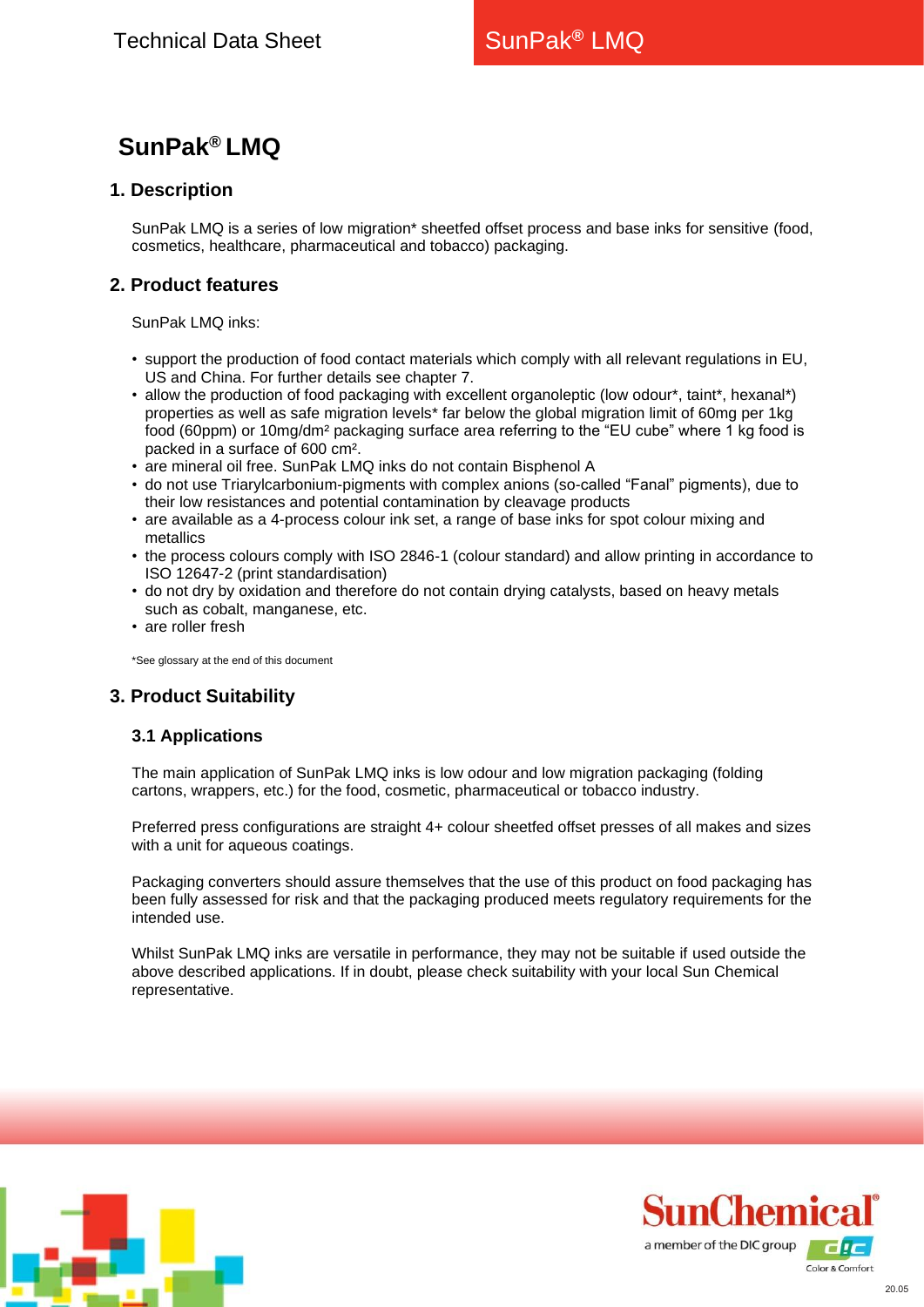SunPak LMQ inks should not be used in the following areas:

- Where the application of aqueous coating is not an option.
- Printing on non-absorbent substrates (films, foils, metal plates, metallised paper, PE layer of laminated boards, etc.)
- Poster printing
- Skin-or Blister Packaging

SunPak LMQ inks are not designed for direct food contact (physical contact between ink and food). In case of questions an individual risk assessment is mandatory.

#### **3.2 Substrate**

SunPak LMQ inks are suitable for the following substrates:

- Single- or double-side coated carton board
- Single- or double-side coated paper

Please make sure that these substrates comply with the end use requirements (organoleptic, migration).

#### **3.3 Varnishability**

Inline overprinting with aqueous coating is mandatory. Please make sure that these coatings comply with the end use requirements (organoleptic, migration).

LMB11, LMB33, LMP27, LMB35 and LMB42 are not resistant to either alcohol or alkali. Since the testing agents specified in ISO 2836 are more severe than solvent-free aqueous coatings, problems linked to the use of the aforesaid bases are not expected. As a precaution, Sun Chemical recommends the use of solvent-free coatings.

LMB65 and LMB95 are based on so-called Alkaliblue pigments. This class of pigments has very limited resistances against alcohol and solvents and tend to bleed when being over-varnished. A test under industrial conditions is absolutely mandatory to avoid customer complaints. Wherever possible, LMB65 and LMB95 should be replaced by other LMB bases.

#### **3.4 Interaction with plastic films**

In some cases printed material is wrapped with plastic films (e.g. tobacco or confectionary packaging). Some polymers (like Polyethylene or Polypropylene) tend to absorb (liquid) ink components resulting in a cloudy appearance of the film or a dimension change, often described as "swelling".

The potential of solvent migration of SunPak LMQ is reduced to a minimum, however a test under industrial condition is advised if film swelling could be an issue.



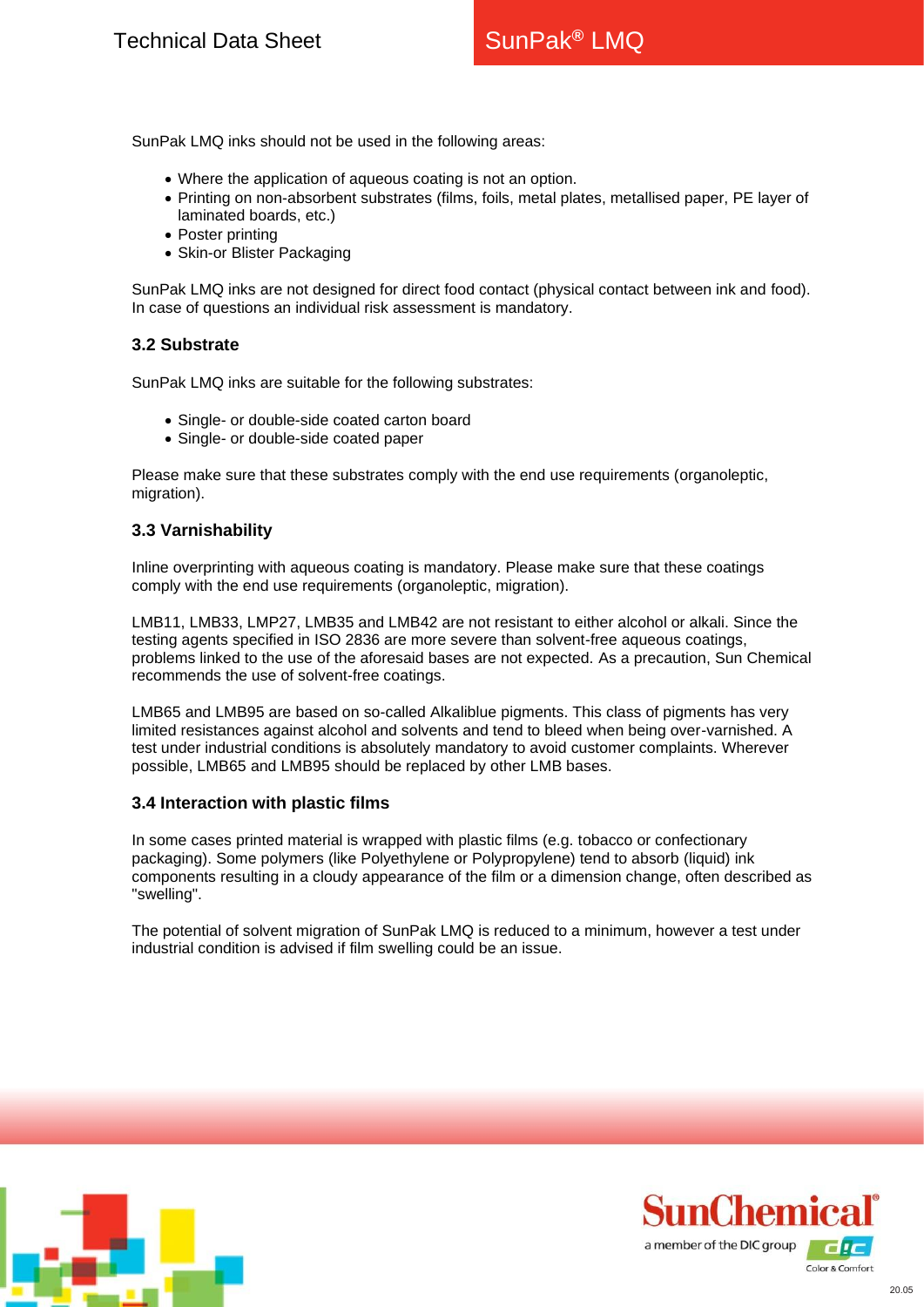## **3.5 Hot Foil stamping**

The adhesion between the different layers carton board, ink, varnish and lamination foil is essential for the final result. Therefore, for hot foil stamping applications a waiting time of minimum 48 hours is requested. A suitable combination of water-based coating and foil is mandatory for the application of hot foil stamping.

# **4. Colour Range**

## **4.1 Metallic Inks**

| <b>METALLIC INKS</b>              | <b>PRODUCT CODE</b> |
|-----------------------------------|---------------------|
| <b>SUNPAK LMQ Pale Gold</b>       | <b>MT521</b>        |
| <b>SUNPAK LMQ Rich Pale Gold</b>  | <b>MT522</b>        |
| <b>SUNPAK LMQ Rich Gold</b>       | <b>MT523</b>        |
| <b>SUNPAK LMQ Premium Silver</b>  | <b>MT511</b>        |
|                                   |                     |
| <b>SUNPAK LMQ Varnish untoned</b> | <b>MT591</b>        |

SunPak LMQ Metallics are supplied as a 2 pack system (vac pac tins). It is recommended to mix the two components directly before printing. The mixing ratios are:

Gold Bronze : Varnish = 1 : 1 (weight/weight)

Depend on the substrate the ratio can be raised up to 6 : 4

Silver Bronze : Varnish = 3 : 7 (weight/weight)

The addition of any other additives is not advised. Please note that mixed ink will deteriorate by time concerning organoleptic properties. Therefore, the storage of (mixed) finished inks should be limited to 2 weeks maximum.

Press returns have to be disposed.



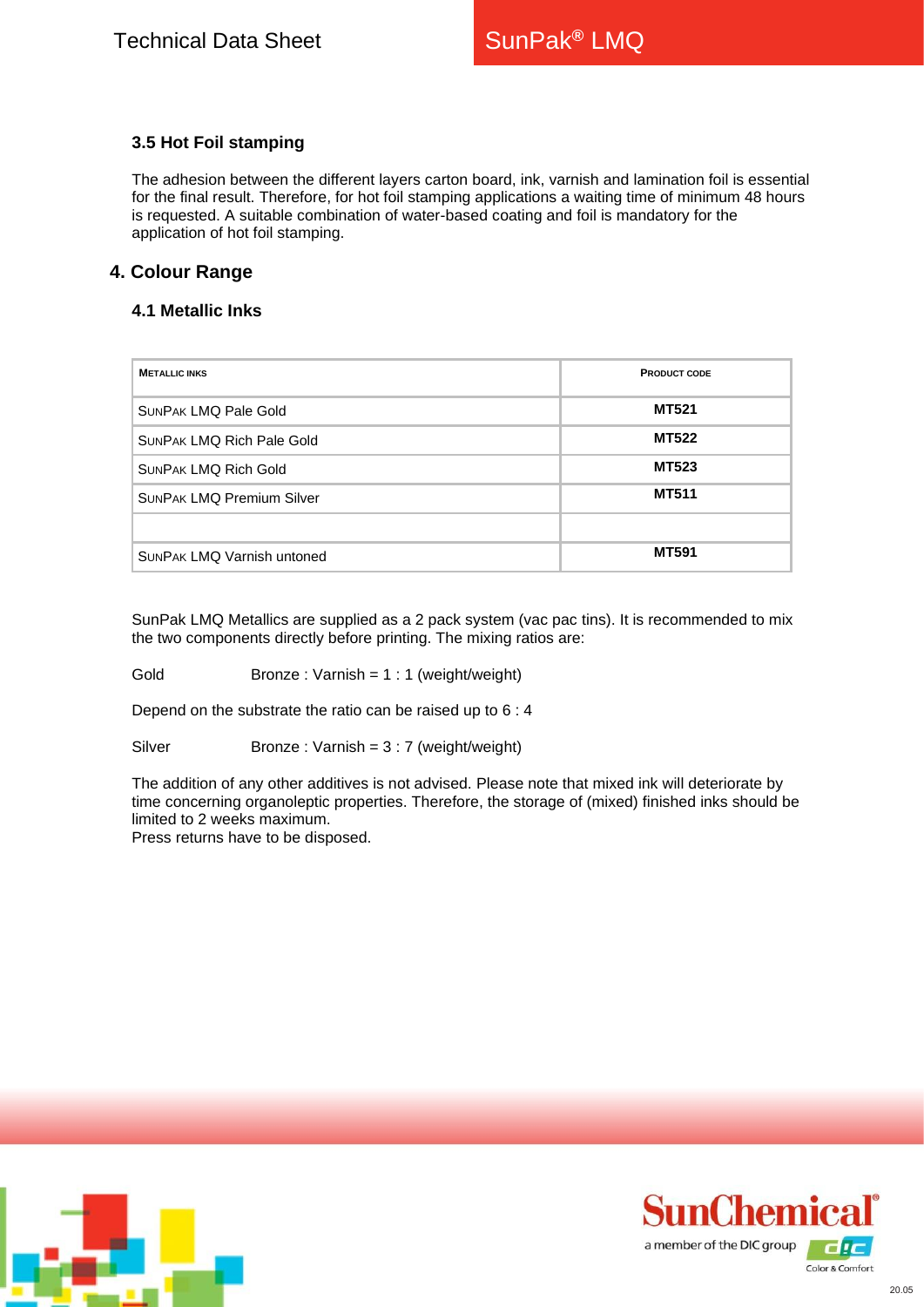## **4.2 Process and base Inks**

SunPak LMQ inks are available as bespoke finished process and base inks.

| <b>PROCESS COLOURS</b>               | <b>PRODUCT CODE</b> |                                 | <b>LIGHT</b><br>ISO12040 | <b>ALCOHOL</b><br>ISO2836 | <b>SOLVENT</b><br>ISO2836 | <b>ALKALI</b><br>ISO2836 |
|--------------------------------------|---------------------|---------------------------------|--------------------------|---------------------------|---------------------------|--------------------------|
| <b>SUNPAK LMQ Process Black</b>      | LMP46               | <b>Toned Black</b>              | 8                        | $\ddot{}$                 | $\ddot{}$                 | $\ddot{}$                |
| <b>SUNPAK LMQ Process Cyan</b>       | <b>LMP25</b>        | Standard Cyan                   | 8                        | $+$                       | $+$                       | $+$                      |
| <b>SUNPAK LMQ Process Magenta</b>    | <b>LMP27</b>        | Standard Magenta#               | 5                        | +                         | $\ddot{}$                 |                          |
| <b>SUNPAK LMQ Process Yellow</b>     | <b>LMP26</b>        | <b>Standard Yellow</b>          | 5                        | $\ddot{}$                 | $+$                       | ÷.                       |
| <b>SUNPAK LMQ Process Yellow G/S</b> | LMP41               | Green shade Yellow              | 5                        | $\ddot{}$                 | $\ddot{}$                 | $\ddot{}$                |
| <b>BASE INKS</b>                     |                     |                                 |                          |                           |                           |                          |
| <b>SUNPAK LMQ Yellow</b>             | <b>LMB11</b>        | Green shade yellow <sup>#</sup> | $\overline{7}$           | $\overline{\phantom{a}}$  | $\overline{\phantom{a}}$  | $\ddot{}$                |
| <b>SUNPAK LMQ Yellow</b>             | LMB <sub>18</sub>   | Mid shade yellow                | 5                        | $+$                       | $\ddot{}$                 | ÷.                       |
| <b>SUNPAK LMQ DAF Yellow</b>         | LMB08               | Di-arylide free Yellow          | 6                        | $\ddot{}$                 | $\ddot{}$                 | $\ddot{}$                |
| <b>SUNPAK LMQ Warm Yellow</b>        | LMB <sub>19</sub>   | Warm shade Yellow               | 6                        | $+$                       | +                         | $\ddot{}$                |
| <b>SUNPAK LMQ Orange</b>             | LMB <sub>21</sub>   | Orange                          | 5                        | $\ddot{}$                 | $\ddot{}$                 | $+$                      |
| <b>SUNPAK LMQ Red</b>                | <b>LMB33</b>        | Warm red <sup>#*</sup>          | 5                        |                           |                           | $+$                      |
| <b>SUNPAK LMQ Rubine</b>             | <b>LMB35</b>        | Blue shade Magenta#             | 5                        | $\ddot{}$                 | $\ddot{}$                 |                          |
| <b>SUNPAK LMQ Carmine</b>            | <b>LMB37</b>        | Resistant blue shade<br>Mag.    | 6                        | $\ddot{}$                 | $\ddot{}$                 | $\ddot{}$                |
| <b>SUNPAK LMQ Rubine</b>             | <b>LMB42</b>        | Red shade Magenta               | 5                        | $\ddot{}$                 | $\ddot{}$                 |                          |
| <b>SUNPAK LMQ Red</b>                | LMB36               | Resistant Magenta#              | 6                        | $\ddot{}$                 | $+$                       | $\ddot{}$                |
| <b>SUNPAK LMQ Resistant Pink</b>     | <b>LMB54</b>        | <b>Resistant Pink</b>           | $\overline{7}$           | $\ddot{}$                 | $\ddot{}$                 | $+$                      |
| <b>SUNPAK LMQ Violet</b>             | <b>LMB53</b>        | <b>Resistant Violet</b>         | $\overline{7}$           | $\ddot{}$                 | $\ddot{}$                 | $+$                      |
| <b>SUNPAK LMQ Reflex Blue</b>        | LMB95               | Reflex Blue Shade #             | 3                        |                           |                           | $\ddot{}$                |
| <b>SUNPAK LMQ Blue</b>               | LMB <sub>17</sub>   | Cyan                            | 8                        | $\ddot{}$                 | $\ddot{}$                 | $\ddot{}$                |
| <b>SUNPAK LMQ Green</b>              | LMB71               | Green                           | 8                        | $+$                       | $\ddot{}$                 | $\ddot{}$                |
| <b>SUNPAK LMQ Blue</b>               | <b>LMB63</b>        | <b>Resistant Blue</b>           | $\overline{7}$           | $\ddot{}$                 | $\ddot{}$                 | $\ddot{}$                |
| <b>SUNPAK LMQ Black</b>              | <b>LMB50</b>        | <b>Untoned Black</b>            | 8                        | $+$                       | $\ddot{}$                 | $\ddot{}$                |
| <b>SUNPAK LMQ Concentrated Black</b> | <b>LMB74</b>        | <b>Untoned Black</b>            | 8                        | $\ddot{}$                 | $\ddot{}$                 | $\ddot{}$                |
| <b>SUNPAK LMQ Transparent White</b>  | LMB48               | <b>Transparent White</b>        |                          |                           |                           |                          |
| <b>SUNPAK LMQ Opaque White</b>       | <b>LMB45</b>        | Opaque White                    |                          |                           |                           |                          |

#See chapter 3.3 Varnishability

\*Please note that this base ink may tend to fade in particular in conjunction with elevated temperatures and when being used in small proportions.



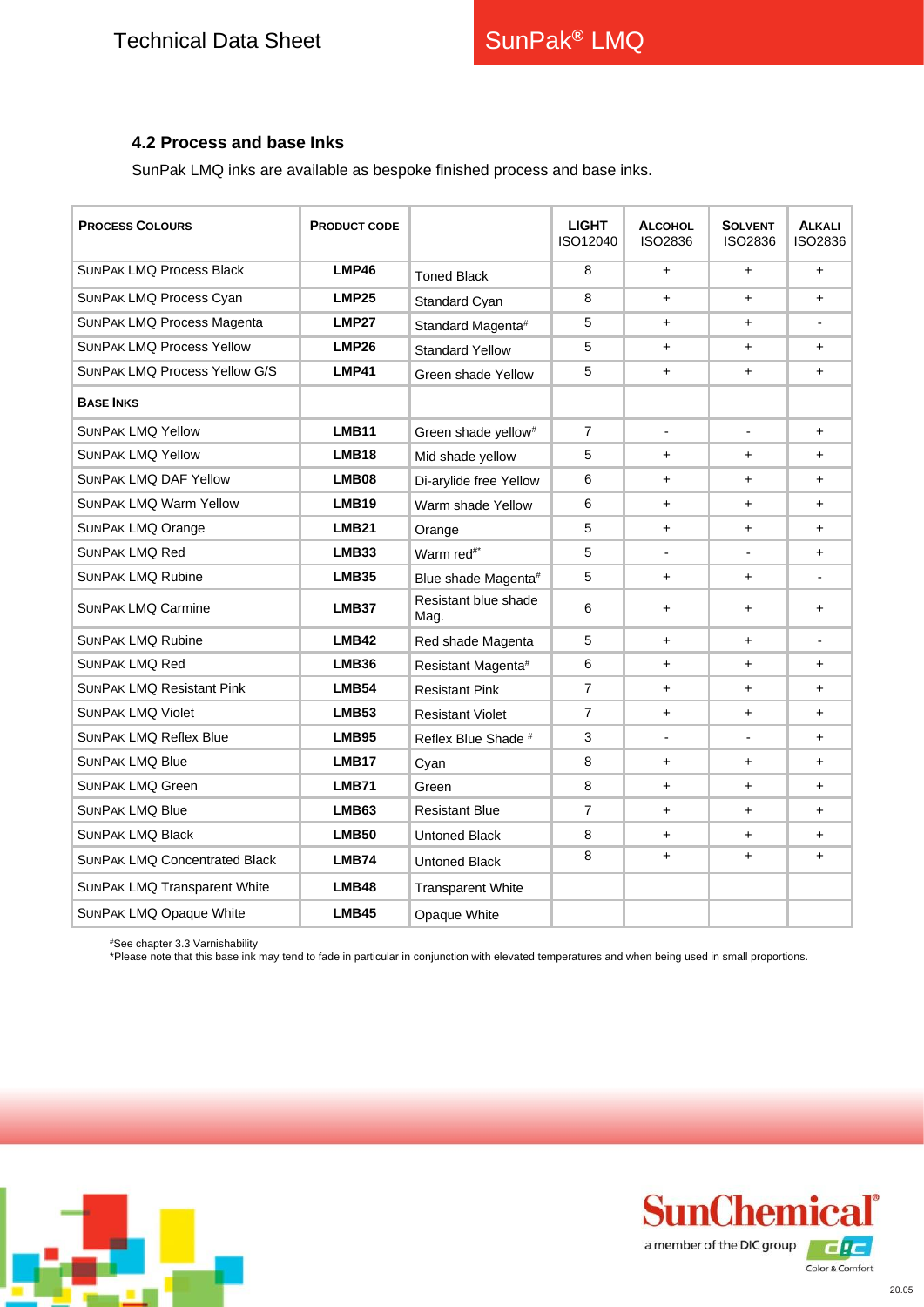# **5. General Handling**

## **5.1 Storage**

SunPak LMQ inks should be stored at ambient temperature between 5°C and 35°C. Under these conditions SunPak LMQ inks have a shelf life of at least 36 months in an unopened vacuumpacked tin.

Inks supplied in drums or pails should be used within 24 months after production. Drums and pails having exceeded 24 months may be fit for purpose but must be inspected before usage. Inks in drums or pails should be worked off within 6 months after the removal of the lid.

SunPak LMQ bronze pastes have a shelf life of 12 month after production.

When storing opened containers it is advised not to apply any chemicals (e.g. antioxidants) onto the surface.

#### **5.2 Waste disposal**

SunPak LMQ ink waste can be handled as any other sheetfed ink waste. This should be carried out in accordance with good industrial practice, observing all the appropriate local, national and regional regulations and guidance.

## **6. Printing Conditions and press room consumables**

All press room consumables could have a negative influence on the organoleptic properties and could be potential migrants. Therefore a careful selection considering these impacts needs to be carried out.

#### **6.1. Usage conditions**

When storing SunPak LMQ at low temperatures the surface might appear matt which has no impact on technical properties. This matt appearance will disappear at room temperature. However we strongly recommend storing 2.5kg vacpac tins for 24h at print shop conditions prior to use. 200kg drums should be conditioned for 96h dependent on the transportation temperature.

#### **6.2 Fount Solution**

Fountain solution additives are available for all water qualities, press types and IPA (alcohol) levels. For achieving best values regarding odour and taint as well as migration the selection of the right fountain solution additive is vital. With regard to fountain solution related press performance other parameters such as water quality and press conditions have to be considered.

#### **6.3 Printing Ink auxiliaries**

The addition of up to 5% of SunPak LMQ Tack Reducer Gel LMC70 enables printing on difficult cardboards.



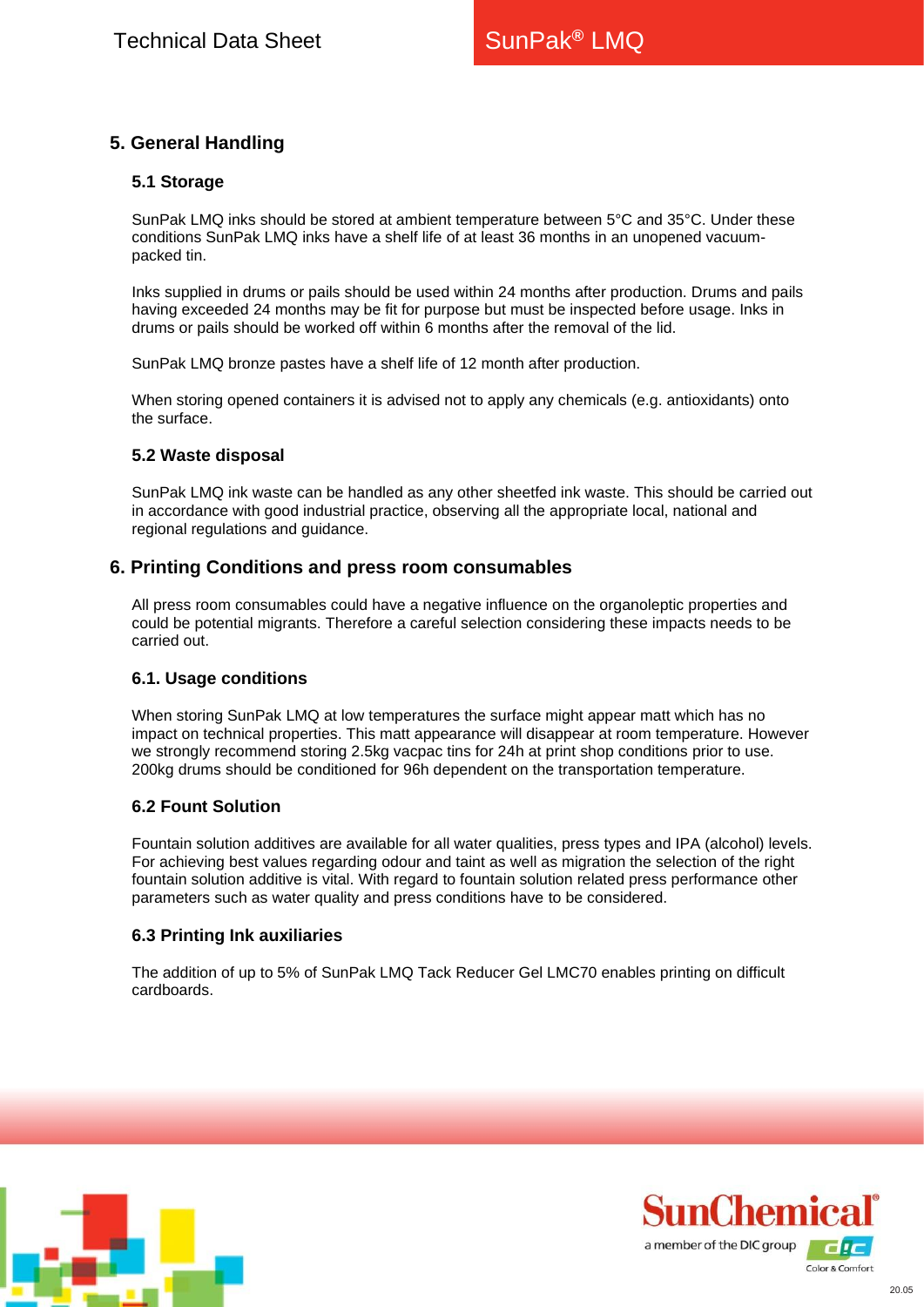## **6.4 Printing Plates**

SunPak LMQ can be run with any type of aluminium based printing plates (CtP plates, conventional positive or negative plates).

#### **6.5 Print density of metallic inks**

Depending on the press conditions and substrates we recommend a wet colour density for gold of OD 1.4 to OD 1.6. The density should be measured with the filter for Yellow, using the polarisation filter. The wet density for silver should be in the range of OD 0.9 to OD 1.1 measured with the filter for cyan, using the polarisation filter.

#### **6.6 Press cleaning**

To avoid contamination from standard print shop consumables the press should be ideally dedicated to food packaging printing and only run with SunPak LMQ inks and press aids appropriate for food packaging. If this is not possible we recommend cleaning the press thoroughly in order to extract absorbed substances from rollers and printing blankets.

For more specific handling advice refer to the Sun Chemical Best Practice Guide for food packaging printing and the Safety Data Sheet (SDS).

#### **6.7 Influence of IR drier**

The use of IR drier is not recommended as it might lead to an increased risk of blocking in the delivery pile.

## **7. End-use safety / Regulations**

The SunPak LMQ ink range is designed for use on the non-food-contact side of food packaging provided that the inks are applied under the relevant Good Manufacturing Practices (GMP) and according to the recommendations of this Technical Data Sheet.

SunPak LMQ inks allow the production of food packaging compliant with these relevant requirements. However, the printer, converter and the packer/filler have the legal responsibility to ensure that the finished article is fit for the intended purpose and that the ink and coating components do not migrate into the food at levels that exceed legal and industry requirements as outlined in the EU Framework Regulation (EC) No 1935/2004, the GMP Regulation (EC) No 2023/2006, Swiss Ordinance on Materials and Articles in Contact with Food (SR 817.023.21), as well as the US FDA regulations. We recommend that the finished packaging is tested under appropriate representative conditions of use, if there are any doubts regarding compliance.

All Sun Chemical Europe printing inks and related materials are formulated in accordance with the CEPE/EuPIA Exclusion Policy. This excludes from use all materials classified according to the CLP Regulation (EC) No 1272/2008 on classification, labelling and packaging of substances and mixtures as carcinogenic, mutagenic or toxic for reproduction in categories 1A or 1B with hazard statements H340, H350 or H360, in addition to toxic or highly toxic materials with hazard statements H300, H301, H310, H311, H330, H331, H370 or H372. None of the raw materials used



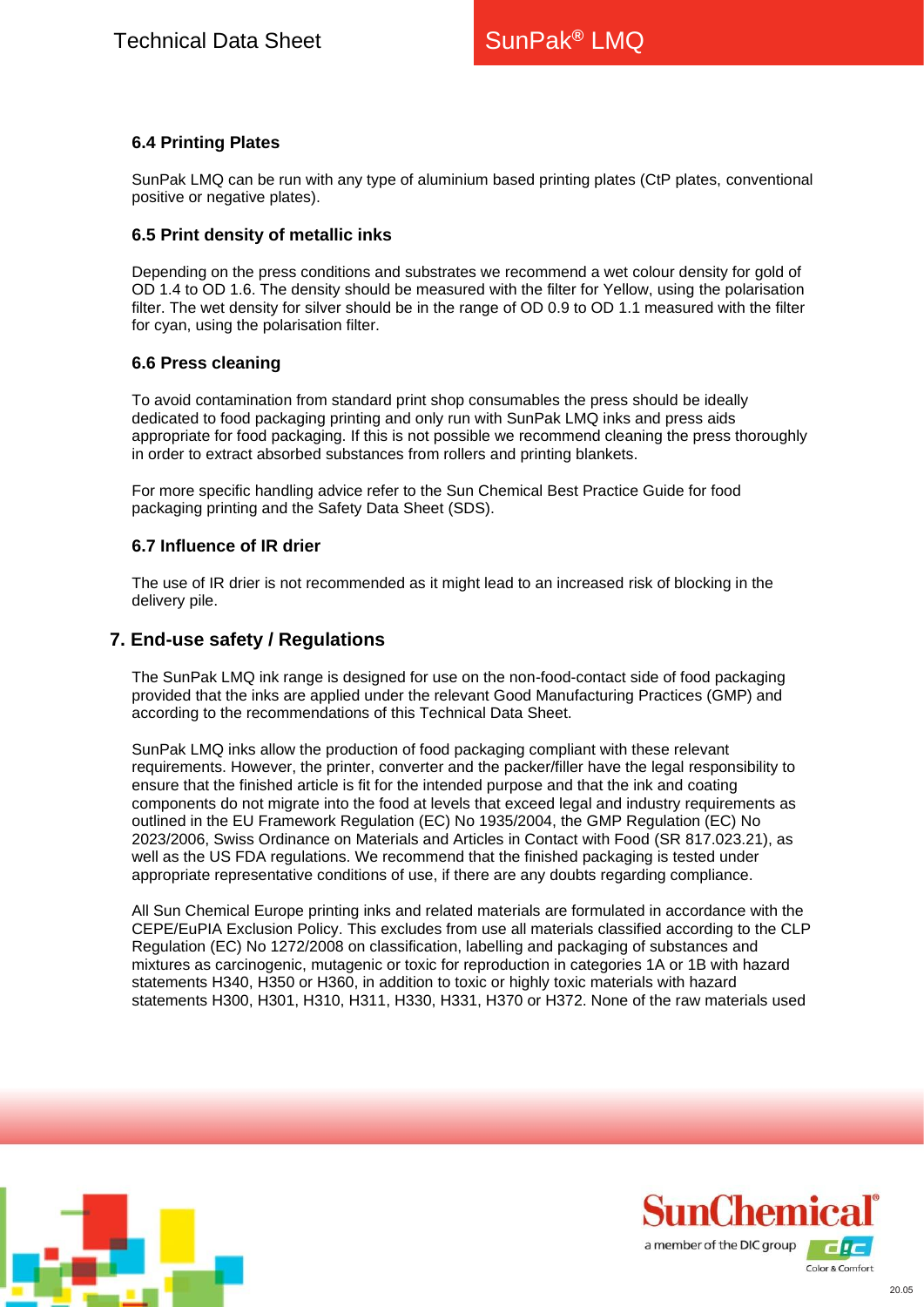in inks supplied intentionally contain the heavy metals Antimony, Arsenic, Cadmium, Chromium (VI), Lead, Mercury, Selenium. A copy of the document is available on the EuPIA website: [http://www.eupia.org](http://www.eupia.org/)

SunPak LMQ inks are produced following the EuPIA "Good Manufacturing Practice (GMP) Printing Inks for Food Contact Materials". A copy of this document is available on the EuPIA website: [http://www.eupia.org](http://www.eupia.org/)

SunPak LMQ also complies with the EuPIA "Guideline on Printing Inks applied to the non-food Contact Surface of Food Packaging Materials and Articles", the EuPIA "Good Manufacturing Practices – Printing inks for food contact materials" which is in compliance with the European Regulation (EC) No 2023/2006. Copies of these documents are available on the EuPIA website: [http://www.eupia.org.](http://www.eupia.org/)

SunPak LMQ is produced in a dedicated printing ink plant avoiding cross-contamination to an utmost degree. In this plant, various HACCP principles are realised to provide maximum working hygiene.

All components of SunPak LMQ are listed in Annex 10 of the Swiss Ordinance on Materials and Articles in Contact with Food (SR 817.023.21).

A "Statement of Composition" is available on request for SunPak LMQ to assist risk assessment calculations. SunPak LMQ is regularly tested by an accredited  $3<sup>rd</sup>$  party institute regarding the use for food packaging. A relevant certificate is available on request.

SunPak LMQ inks fulfil the demands on heavy metals of the Packaging and Packaging Waste Directive (94/62/EC) as well as the CONEG heavy metal limits.

SunPak LMQ inks do not contain chemical catalysts based on Cobalt (Co), Manganese (Mn) or other metal catalysts.

## **8. Technical Glossary**

**Aldehydes** are a family of chemical compounds, as pentanal, hexanal\*, heptanal and octanal. They can easily be quantified by means of analytical chemistry such as gas chromatography (GC\*).

**FDA:** The Food and Drug Administration of the United States is a respected consumer protection agency which promotes and protects the public health and sets rules and approves materials.

**GC** separates mixtures of chemical compounds and indicates their concentration. Subsequent inline analysis, e.g. mass spectrometry (MS), identifies every compound. There is no international standard for the determination of aldehydes in prints. Laboratories who wish to compare their results with other partners have to agree on specific details of the test procedure.

**Hexanal** is an odorous compound which is created by oxidative decomposition of vegetable oils, common in conventional sheetfed offset inks. SunPak LMQ inks do not undergo such a chemical reaction with oxygen.



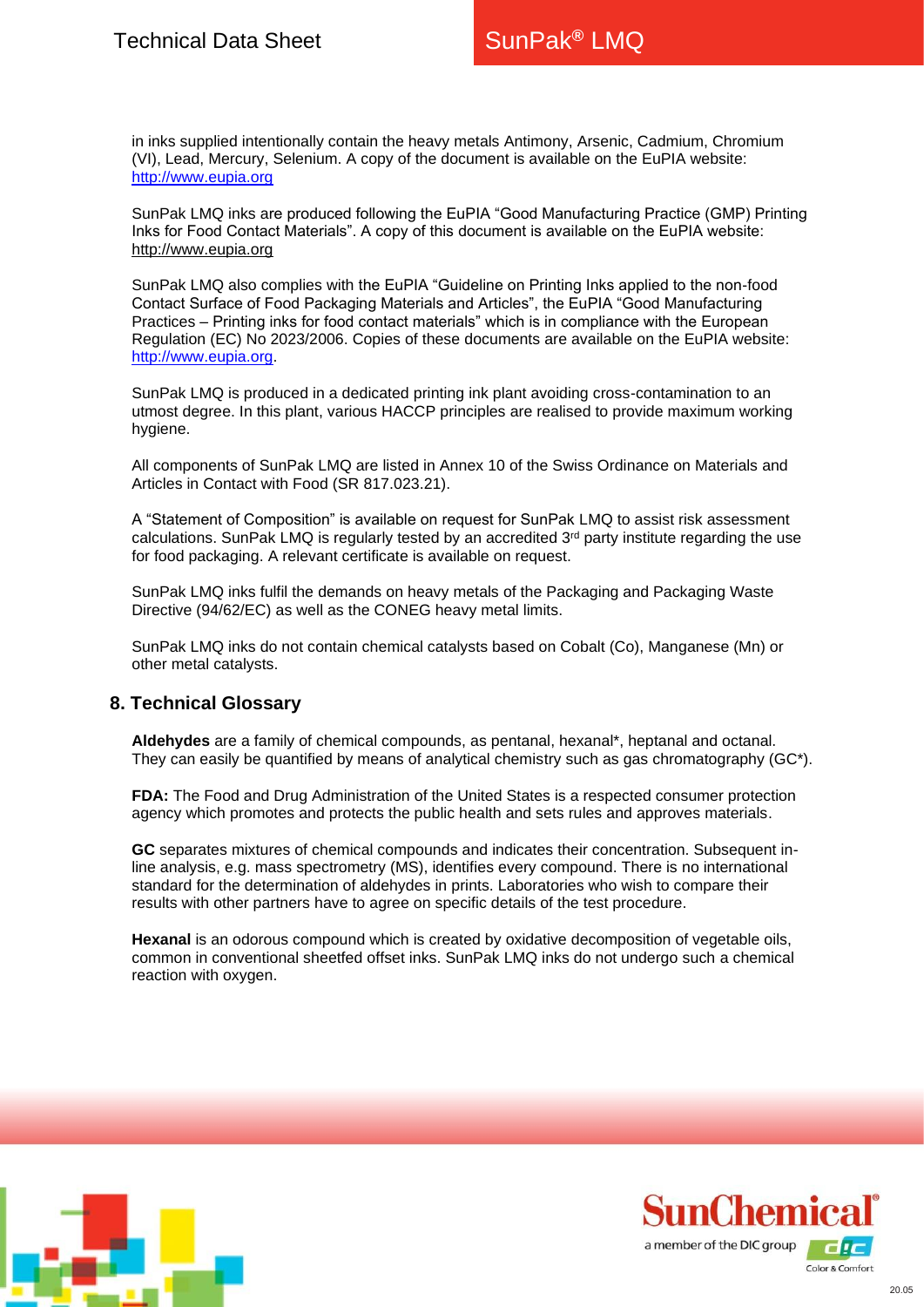**Migration** is the (unwanted) transfer of substances from the packaging or its components (printing ink, substrate, varnish etc) into the packaged product (e.g. foodstuff). Solvents used in standard (oxidative drying) sheetfed offset inks may show a significant migration potential. Migration is assessed by appropriate test methods and can occur whilst the organoleptic properties maintain unaffected.

The **Specific Migration Limit (SML)** is the maximum permitted amount of a given substance that can be released into food or an appropriate food simulant. SML is generally expressed in mg/kg of food.

**Overall Migration Limit (OML)** means the maximum total permitted amount of non-volatile substances released from a material or article into food or simulants, also expressed as mg/kg of food. The Overall Migration Limit is 60mg per kg of food or 10mg/dm² of packaging surface area is sometimes also called Global Migration Limit.

**Odour/taint** can be assessed in organoleptic tests, as EN 1230-1 (odour) and EN 1230-2 (taint).

The use of printing inks and coatings for **oven** or **microwave applications** is critical for several reasons:

1. Printed carton board packaging exposed to heat is supposed to release volatile compounds which are constitutional parts of the substrate, the printing ink or the overprint varnish. SunPak LMQ is not based on volatile chemicals. For conventional sheetfed applications it represents the technically optimum solution regarding migration even under elevated temperature conditions.

2.Chemical compounds may decompose under the influence of heat. This is obvious when the substrate or the printing ink begin to discolour, which is standard under oven temperature. Further to this, decomposition may happen without being visually noticed. Thus, the following SunPak LMQ products shall never be used for these applications: Metallics (MTxxx), LMP26, LMP41, LMB11, LMB18, LMB21, LMB19 and LMB33, LMB65. For 4c process printing, Process Yellow LMP26 can roughly be matched by a blend of 99.4% LMB08 plus 0.6% LMB54.

3.The surface of inks and coatings will soften at oven temperatures. This may result in set-off when being touched by the consumer. Although this is not harmful, it might be negatively recognised.

4. There have been a small number of reported instances of a potential fire hazard when packaging printed with a printing ink based on carbon black pigment were heated in a microwave oven. Although these incidents appear to be rare, they have not been the subject of definitive technical evaluation. Consequently, Sun Chemical advises that products printed with carbon black containing inks, LMP46, LMB74 and LMB50 or blends out of either product, intended for microwave applications are assessed under appropriate conditions to ensure they are fit for that purpose. If necessary, a trichromatic black blend can be used in place of a carbon black based ink.

All in all we recommend that the food is removed from the printed packaging before heating. As we are not able to test printed packaging under all kinds of conditions at elevated temperatures the performance and the suitability of the final packaging should be checked under the intended conditions of use.



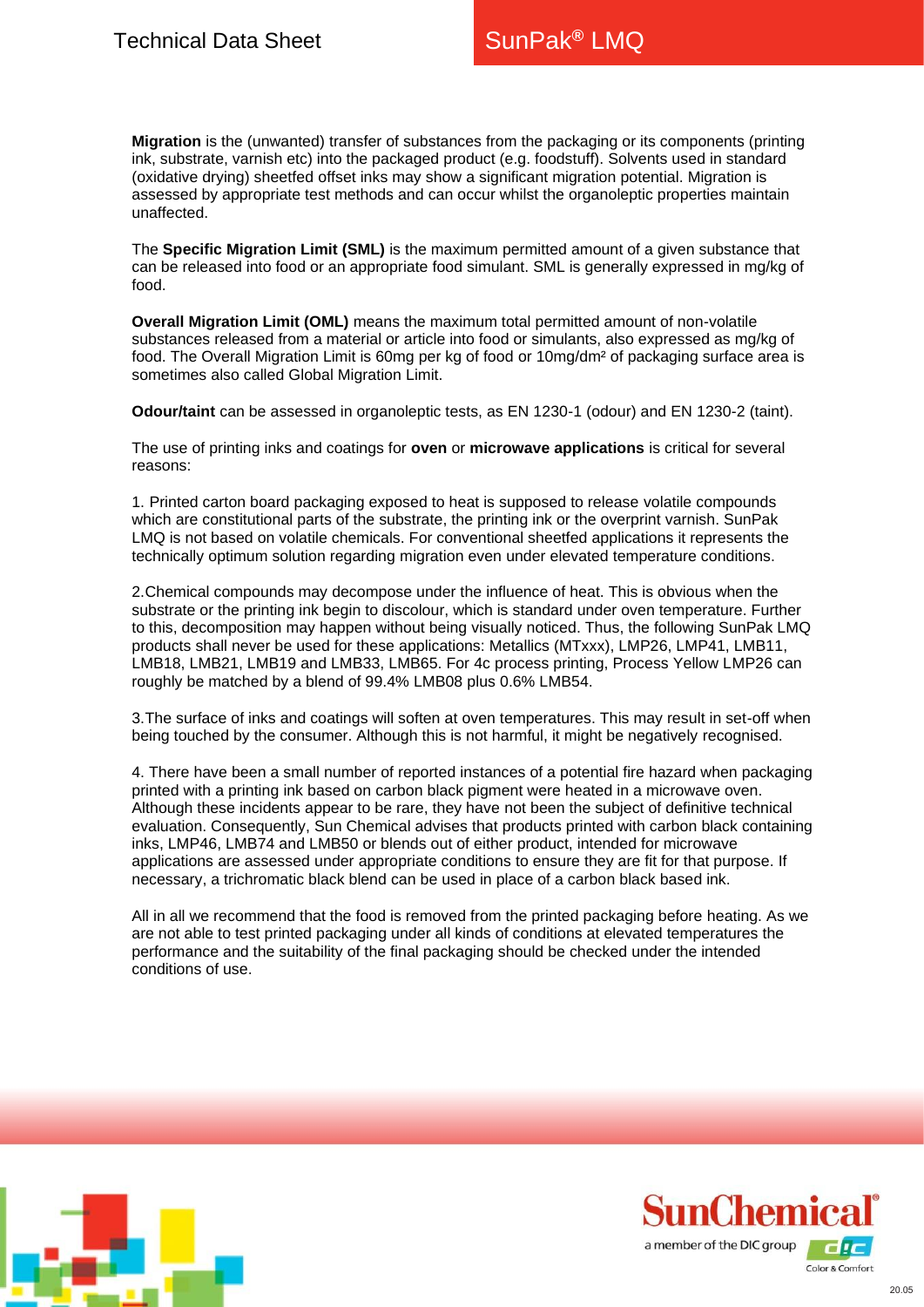Further information is available in the EuPIA Information Note "Inks and coatings for High Temperature Applications" which you can find on the EuPIA website: [http://www.eupia.org](http://www.eupia.org/) .

**Oxidation** is a chemical reaction with oxygen, often initiated by a drying catalyst. By-products of this chemical reaction are aldehydes and other odorous compounds. Unlike oxidative drying sheetfed offset inks, SunPak LMQ inks do not contain oxidative drying materials or a drying catalyst.

## **9. Technical Assistance / Contacts**

For further information, please contact your local Sun Chemical team

[All aspects of safe food](http://www.sunchemical.com/) packaging printing are compiled in a Best Practice Guide for Food

Packaging printing.

SunPak® is a registered trademark of Sun Chemical Corporation

#### **10. Disclaimer**

Our Products are intended for sale to professional users. The information herein is general information designed to assist customers in determining the suitability of our products for their applications. All recommendations are made without guarantee, since the application and conditions of use are beyond our control. We recommend that customers satisfy themselves that each product meets their requirements in all respects before commencing a print run. There is no implied warranty of merchantability or fitness for purpose of the product or products described herein. In no event shall Sun Chemical be liable for damages of any nature arising out of the use or reliance upon this information. Modifications of the product for reasons of improvements might be made without further notice.



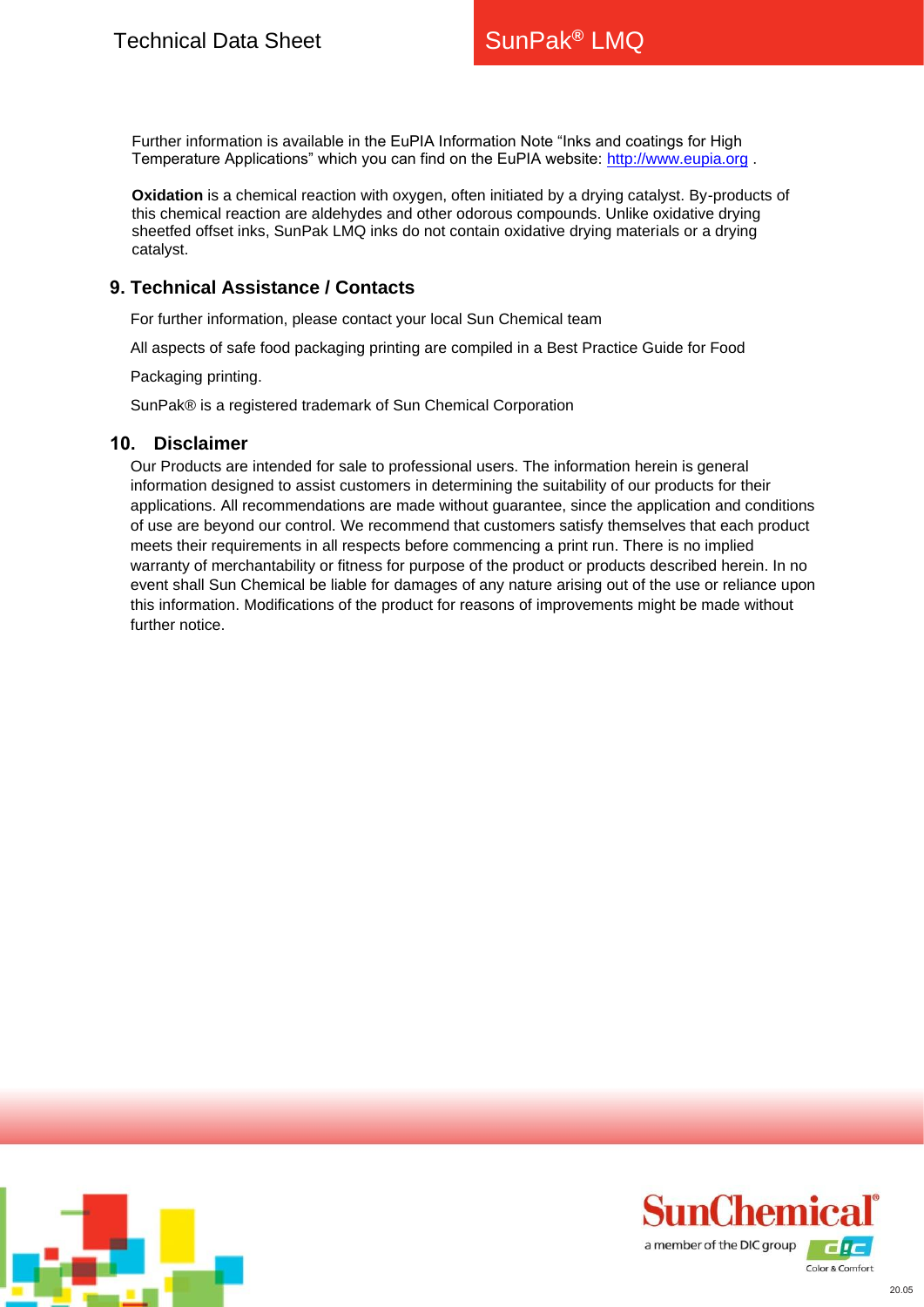# **Appendix**

#### **Spot Colour Management**

For optimum colour consistency it is recommend to use precise proofing equipment and a colour computer. For SunPak LMQ users Sun Chemical provide colour data bases for effective colour matching. They are available for various substrates as coated and uncoated papers and for cardboards.

Depending on their colour (whiteness) and on the oil-absorbency one and the same spot colour ink might look differently when being printed on various substrates. Further to this it must be noted that most colours change during the drying process of the ink. If the print is in-line varnished this effect is minimised. These effects must be respected if a precise colour specification is agreed.

Dark colours and those of high colour strength often show the so-called bronzing effect which is a colour impression varying with the observation angle. This is not a product failure and influenced by the surface of the substrate. In-line coating or foil lamination eliminates the bronzing effect.

If (proof) prints are not over coated, the level of gloss, which is substrate depending, will have an impact on the reading of spectrophotometers.

The human eye and spectrophotometers assess bronzing and gloss differently. The make of spectrophotometers, in particular the geometry and the software used, respect gloss and bronzing in the calculation of the colour data in a different way. Therefore, specifying colour data must always include the substrate, the conditions of proof printing, the use of an overprint coating (or not) and the time between printing and assessment.

#### **Fastness and resistance requirements**

During its lifetime, a print might change its colour. Light fastness and resistance parameters describe the ability of the print to maintain the colour under the conditions of its application. The product table (see page 4 of this document) contains the parameters evaluated using test methods agreed in international standards.

The parameters of the pure base inks are unlike to those of a blended spot colour. As a general rule, it is the base ink with the lowest resistance that defines the overall fastness/resistance value. Higher pigmented inks are usually more persistent, the resistance is reduced the more the strength of the shade is reduced. Resistance levels can also vary in practice caused by a number of factors as pigment compositions, substrate, colour strength, film weight used, the printed picture (solids, screened half-tones), storage conditions, exposure time etc.

#### **Light fastness**

Light fastness is important where prints are exposed to sunlight.

The light fastness for packaging inks varies with the intended use. Packaging which are supposed to be stored close to a window should have a light fastness of at least WS 5.